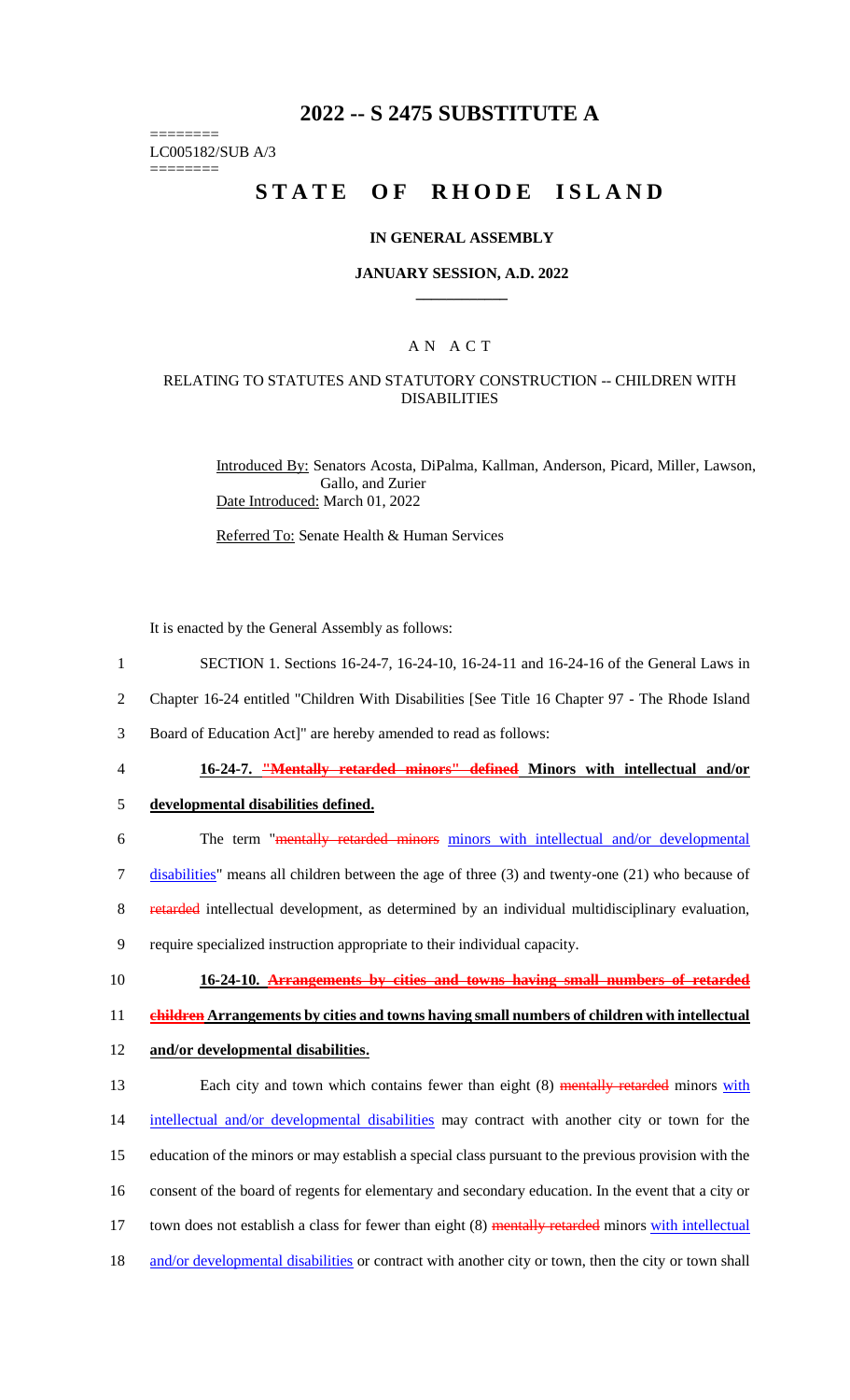contract with a suitable day school for instruction adapted to the mental attainments of the minors; provided that the day schools shall be subject to the regulations and supervision of the state board of regents for elementary and secondary education. **16-24-11. Transportation for retarded children Transportation for children with intellectual and/or developmental disabilities.** Transportation shall be provided for all pupils attending a special class or suitable day schools. **16-24-16. Approved centers.** For the purpose of furnishing transportation and providing incidental expenses for the 10 education of mentally retarded children under the age of eighteen (18), a center approved by the director of behavioral healthcare, developmental disabilities and hospitals shall be decreed to be a school as considered in this chapter. SECTION 2. Sections 23-17.8-1 and 23-17.8-3.1 of the General Laws in Chapter 23-17.8 entitled "Abuse in Healthcare Facilities" are hereby amended to read as follows: **23-17.8-1. Definitions.** (a)(1) "Abuse" means: (i) Any assault as defined in chapter 5 of title 11, including, but not limited to, hitting, kicking, pinching, slapping, or the pulling of hair; provided, however, unless it is required as an element of the offense charged, it shall not be necessary to prove that the patient or resident was injured by the assault; 21 (ii) Any assault as defined in chapter 37 of title 11; (iii) Any offense under chapter 10 of title 11; (iv) Any conduct which harms or is likely to physically harm the patient or resident except where the conduct is a part of the care and treatment, and in furtherance of the health and safety of the patient or resident; or (v) Intentionally engaging in a pattern of harassing conduct which causes or is likely to cause emotional or psychological harm to the patient or resident, including but not limited to, ridiculing or demeaning a patient or resident, making derogatory remarks to a patient or resident or

 cursing directed towards a patient or resident, or threatening to inflict physical or emotional harm on a patient or resident.

 (2) Nothing in this section shall be construed to prohibit the prosecution of any violator of this section under any other chapter.

 (b) "Department" means the department of health when the incident occurs in a health care facility, and the department of behavioral healthcare, developmental disabilities and hospitals when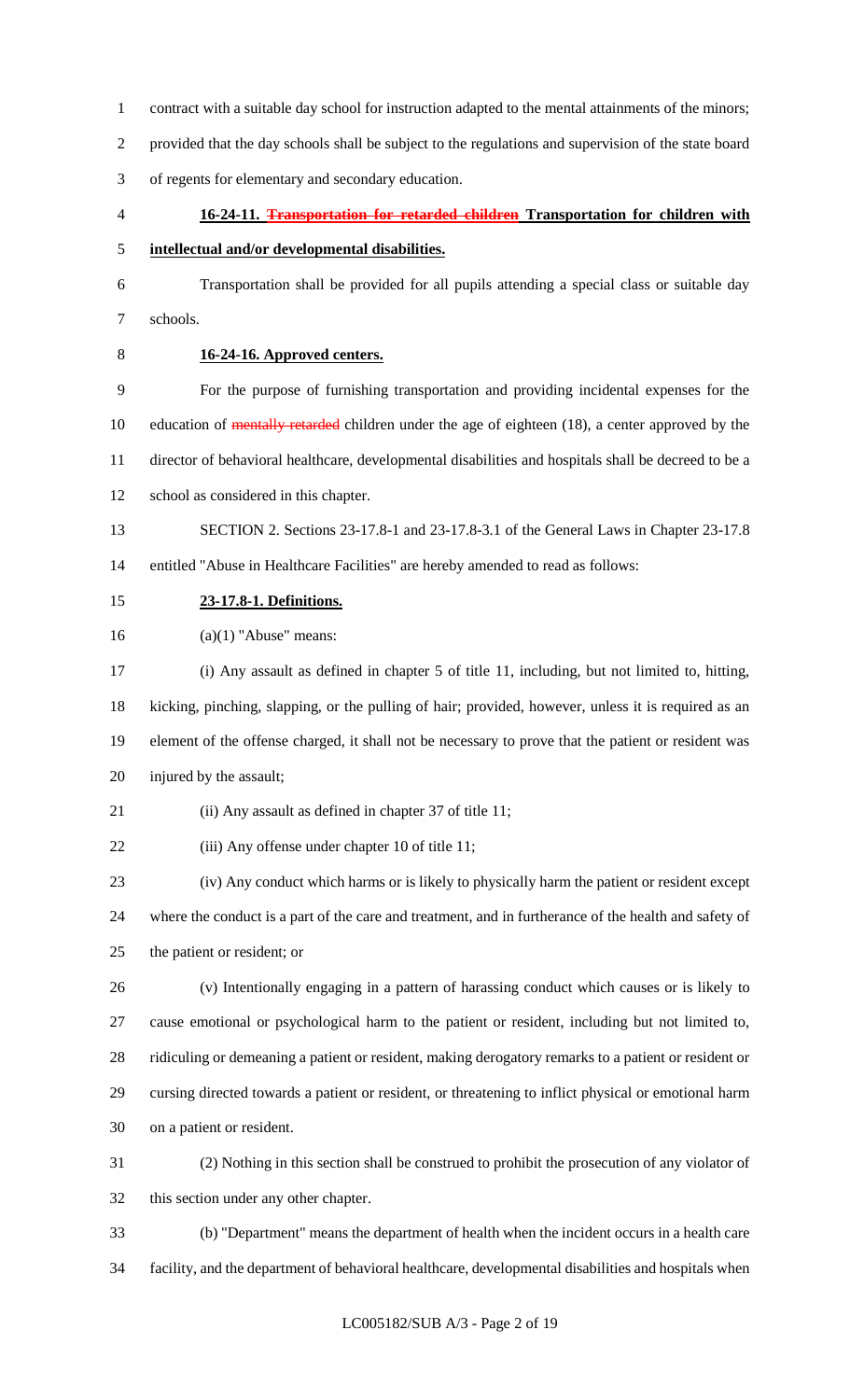1 the incident occurs in a community residence for people who are mentally retarded or persons with

2 intellectual and/or developmental disabilities.

3 (c) "Facility" means any health care facility or community residence for persons who are 4 mentally retarded, or persons with intellectual and/or developmental disabilities as those terms are defined in this section. "Health care facility" means any hospital or facility which provides long- term health care required to be licensed under chapter 17 of this title, and any assisted living residence required to be licensed under chapter 17.4 of this title, and any community residence 8 whether privately or publicly owned. "Community residence" for persons who are mentally 9 retarded or persons with intellectual and/or developmental disabilities means any residential program licensed by the department of behavioral healthcare, developmental disabilities and hospitals which meets the definition of a community residence as defined in § 40.1-24-1(2) and 12 provides services to people who are mentally retarded or persons with intellectual and/or developmental disabilities. (d) "High Managerial Agent" means an officer of a facility, the administrator and assistant

 administrator of the facility, the director and assistant director of nursing services, or any other agent in a position of comparable authority with respect to the formulation of the policies of the facility or the supervision in a managerial capacity of subordinate employees.

(e) "Mistreatment" means the inappropriate use of medications, isolation, or use of physical

or chemical restraints:

20 (1) As punishment;

21 (2) For staff convenience;

22 (3) As a substitute for treatment or care;

(4) In conflict with a physician's order; or

 (5) In quantities which inhibit effective care or treatment, or which harms or is likely to harm the patient or resident.

 (f) "Neglect" means the intentional failure to provide treatment, care, goods, and services necessary to maintain the health and safety of the patient or resident, or the intentional failure to carry out a plan of treatment or care prescribed by the physician of the patient or resident, or the intentional failure to report patient or resident health problems or changes in health problems or changes in health conditions to an immediate supervisor or nurse, or the intentional lack of attention to the physical needs of a patient or resident including, but not limited to toileting, bathing, meals, and safety. No person shall be considered to be neglected for the sole reason that he or she relies on or is being furnished treatment in accordance with the tenets and teachings of a well-recognized church or denomination by a duly-accredited practitioner of a well-recognized church or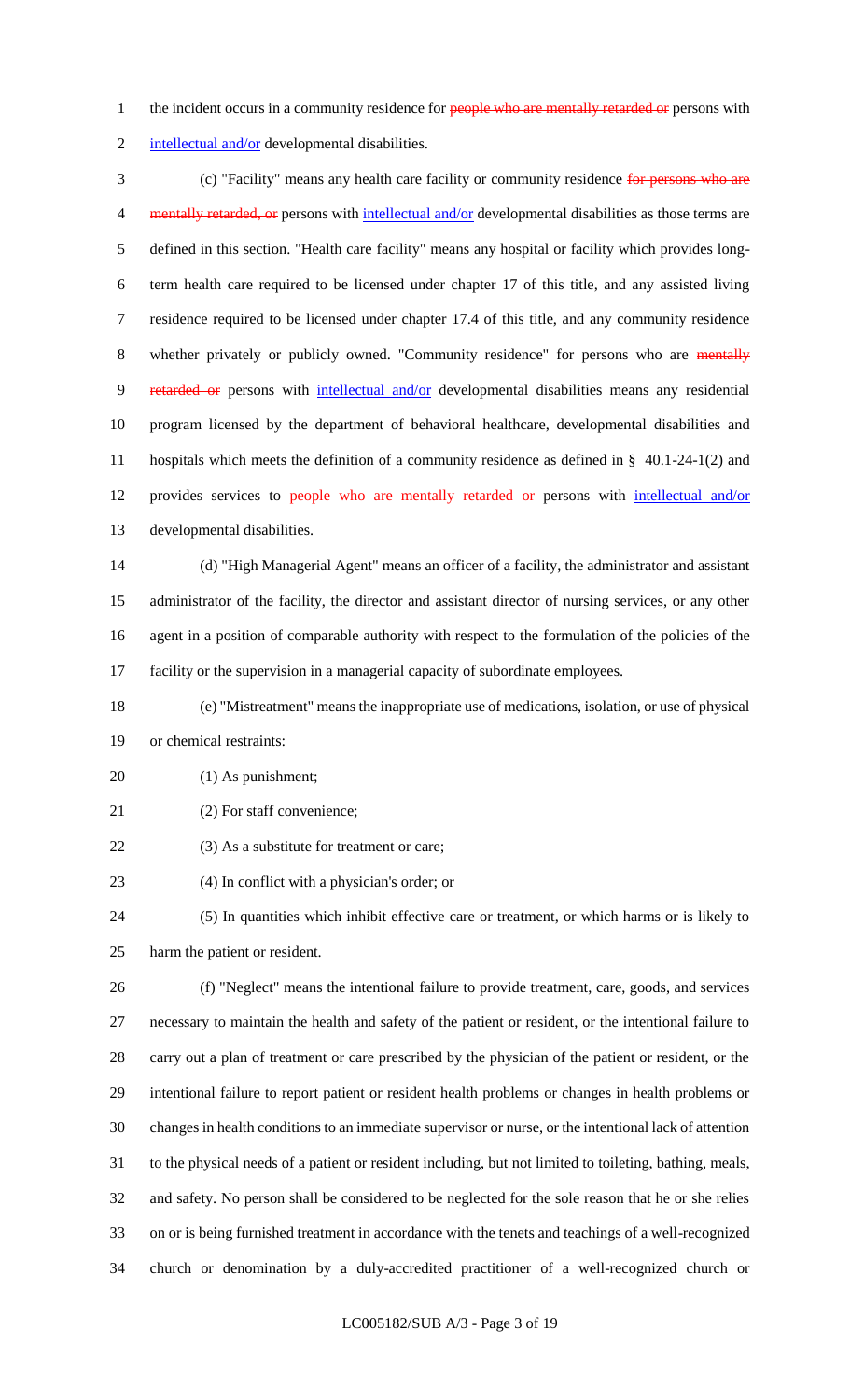denomination.

 (g) "Patient" means any person who is admitted to a facility for treatment or care, while "resident" means any person who maintains their residence or domicile, on either a temporary or permanent basis, in a facility.

 (h) "Person" means any natural person, corporation, partnership, unincorporated association, or other business entity.

 (i) "Immediate jeopardy" means a situation in which the nursing facility's alleged noncompliance with one or more state or federal requirements or conditions has caused, or is likely to cause serious injury, harm, impairment or death to a resident; or shall be defined in accordance with 42 CFR 489 or any subsequent applicable federal regulations.

 (j) "Non-immediate jeopardy -- high potential for harm" means a situation in which a nursing facility's alleged noncompliance with one or more state or federal requirements or conditions may have caused harm that negatively impacts the individual's mental, physical and/or psychosocial status; or shall be defined in accordance with 42 CFR 489 or any subsequent applicable federal regulations.

 (k) "Non-immediate jeopardy -- medium potential for harm" means a situation in which a nursing facility's alleged noncompliance with one or more state or federal requirements or conditions has caused or may have caused harm that is of limited consequence and does not significantly impair the individual's mental, physical and/or psychosocial status to function; or shall be defined in accordance with 42 CFR 489 or any subsequent applicable federal regulations.

 (l) "Non-immediate jeopardy -- low potential for harm" means a situation in which a nursing facility's alleged noncompliance with one or more state or federal requirements or conditions may have caused mental, physical and/or psychosocial discomfort that does not constitute injury or damage; or shall be defined in accordance with 42 CFR 489 or any subsequent applicable federal regulations.

# **23-17.8-3.1. Physician's, certified registered nurse practitioner's and physician assistant's report of examination -- Duty of facility.**

 Whenever a facility shall receive a report by a person other than a physician or a certified registered nurse practitioner or physician assistant that a patient or resident of the facility has been harmed as a result of abuse, neglect, or mistreatment, the facility shall have the patient examined by a licensed physician or a certified registered nurse practitioner or physician assistant. It shall be mandatory for the physician or certified registered nurse practitioner or physician assistant to make a preliminary report of his or her findings to the department of health for a healthcare facility, or to the department of behavioral healthcare, developmental disabilities and hospitals for a community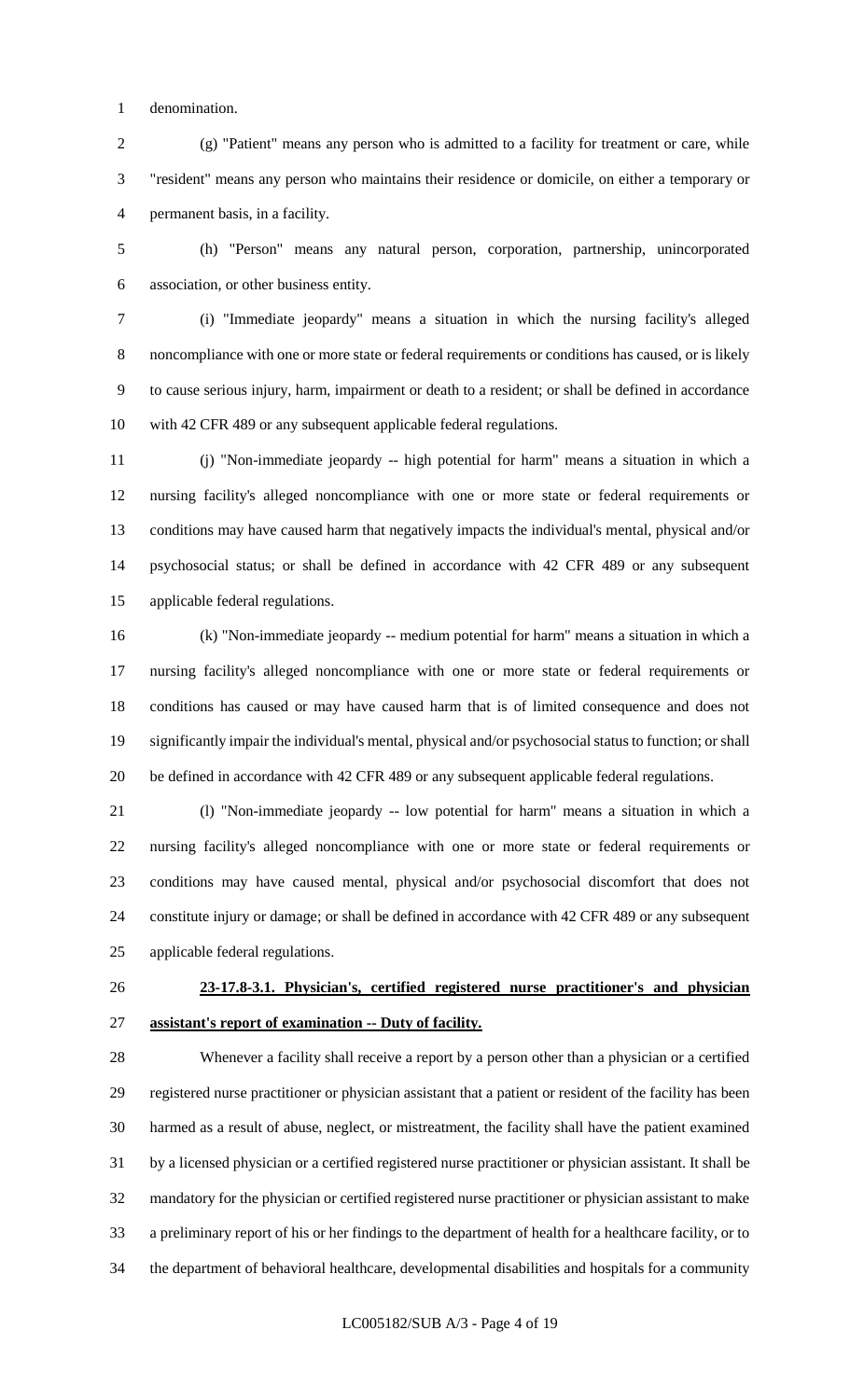1 residence for people who are mentally retarded or persons with intellectual and/or developmental disabilities and to the facility within forty-eight (48) hours after his or her examination, and a written report within five (5) days after his or her examination.

 SECTION 3. Section 23-74-4 of the General Laws in Chapter 23-74 entitled "Unlicensed Health Care Practices" is hereby amended to read as follows:

#### **23-74-4. Prohibited conduct.**

 The director may impose disciplinary action as described in this chapter against any unlicensed health care practitioner. The following conduct is prohibited and is grounds for disciplinary action:

 (1) Conviction of a crime, including a finding or verdict of guilt, and admission of guilt, or a no contest plea, in any court in Rhode Island or any other jurisdiction in the United States, reasonably related to engaging in health care practices. Conviction, as used in this subdivision, includes a conviction of an offense which, if committed in this state, would be deemed a felony or misdemeanor, without regard to its designation elsewhere, or a criminal proceeding where a finding or verdict of guilty is made or returned, but the adjudication of guilt is either withheld or not entered. (2) Engaging in sexual contact with an unlicensed health care client, engaging in contact

 that may be reasonably interpreted by a client as sexual or engaging in sexual exploitation of a client.

(3) Advertising that is false, fraudulent, deceptive, or misleading.

 (4) Conduct likely to deceive, defraud, or harm the public or demonstrating a willful or careless disregard for the health or safety of an unlicensed health care client in which case, proof of actual injury need not be established.

 (5) Adjudication as mentally incompetent or as a person who is dangerous to self or 24 adjudicated as any of the following: chemically dependent, mentally ill, mentally retarded, mentally ill and dangerous to the public, or as a sexual psychopathic personality or sexually dangerous person.

 (6) Inability to engage in unlicensed health care practices with reasonable safety to unlicensed health care clients.

 (7) Dependence upon controlled substances, habitual drunkenness or engaging in unlicensed health care practices while intoxicated or incapacitated by the use of drugs.

 (8) Revealing a communication from, or relating to, an unlicensed health care client except when otherwise required or permitted by law.

 (9) Failure to comply with an unlicensed health care client's request to furnish an unlicensed health care client record or report required by law.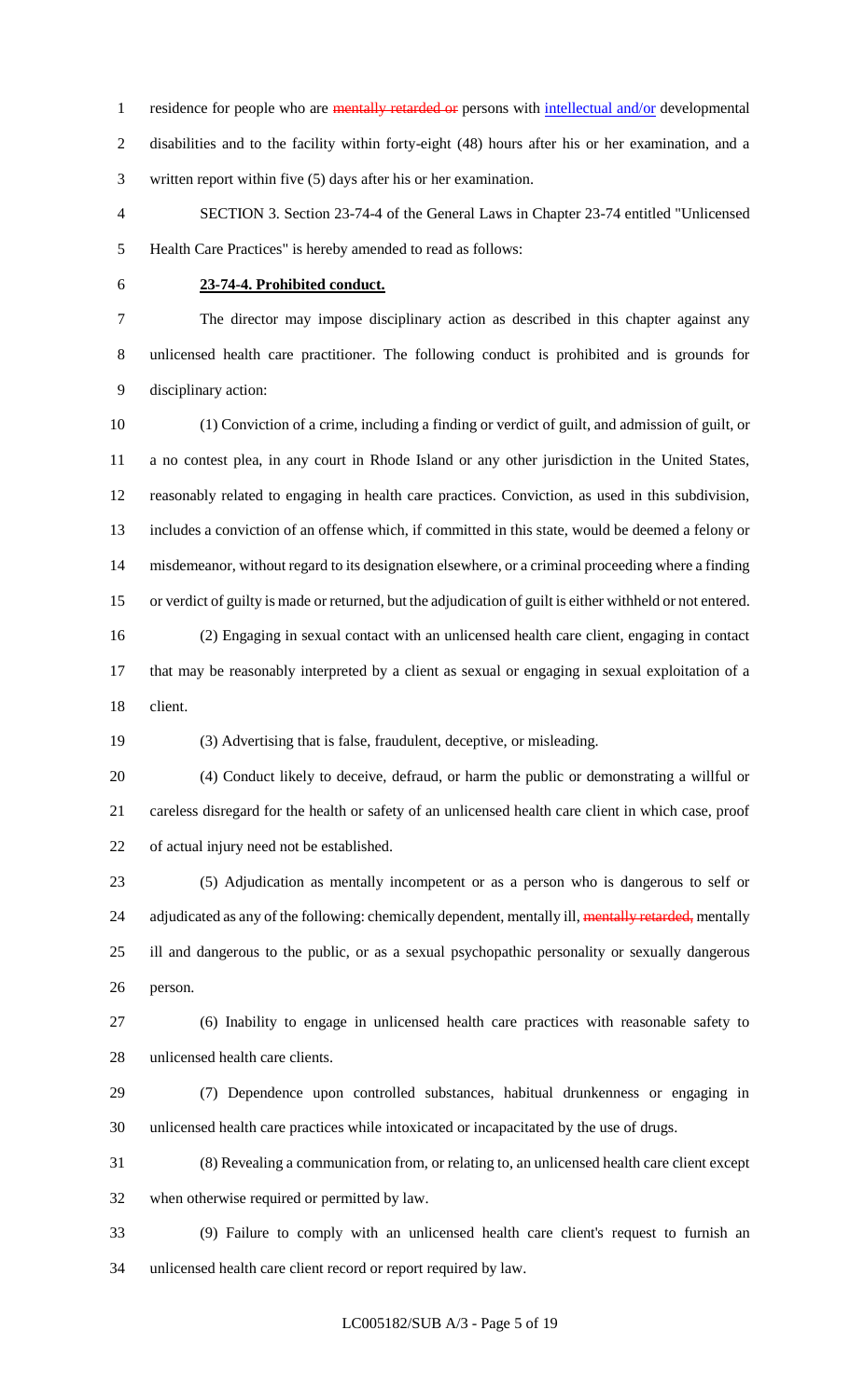(10) Splitting fees or promising to pay a portion of a fee to any other professional other than for services rendered by the other professional to the unlicensed health care client. (11) Engaging in abusive or fraudulent billing practices, including violations of the federal Medicare and Medicaid laws or state medical assistance laws. (12) Obtaining money, property, or services from an unlicensed health care client, other than reasonable fees for services provided to the client, through the use of undue influence, harassment, duress, deception, or fraud. (13) Failure to provide an unlicensed health care client with a copy of the client bill of rights or violation of any provision of the client bill of rights. (14) Violating any order issued by the director. (15) Failure to comply with any provision of any rules adopted by the director. (16) Failure to comply with any additional disciplinary grounds established by the director by rule. (17) Revocation, suspension, restriction, limitation, or other disciplinary action against any health care license, certificate, registration, or right to practice of the unlicensed health care practitioner in this or another state or jurisdiction for offenses that would be subject to disciplinary action in this state or failure to report to the department that charges regarding the practitioner's license, certificate, registration, or right of practice have been brought in this or another state or jurisdiction. (18) False or misleading use of the title "doctor," "Dr.", "physician" alone or in combination with any other words, letters, or insignia to describe the unlicensed health care practices the practitioner provides. SECTION 4. Section 31-6-6 of the General Laws in Chapter 31-6 entitled "Registration Fees" is hereby amended to read as follows: **31-6-6. Vehicles exempt from fees.** (a) No registration fee is required for the registration of motor-driven equipment owned by the following: 28 (1) American Legion bloodmobile; (2) American National Red Cross or any of its chapters within this state; (3) American Red Cross, Jamestown chapter ambulance; (4) American Red Cross, Tiverton chapter ambulance; (5) American Red Cross, Warwick chapter ambulances; (6) Animal Rescue League of Southern Rhode Island truck used for rescue work; (7) Burrillville Ambulance Corps ambulance;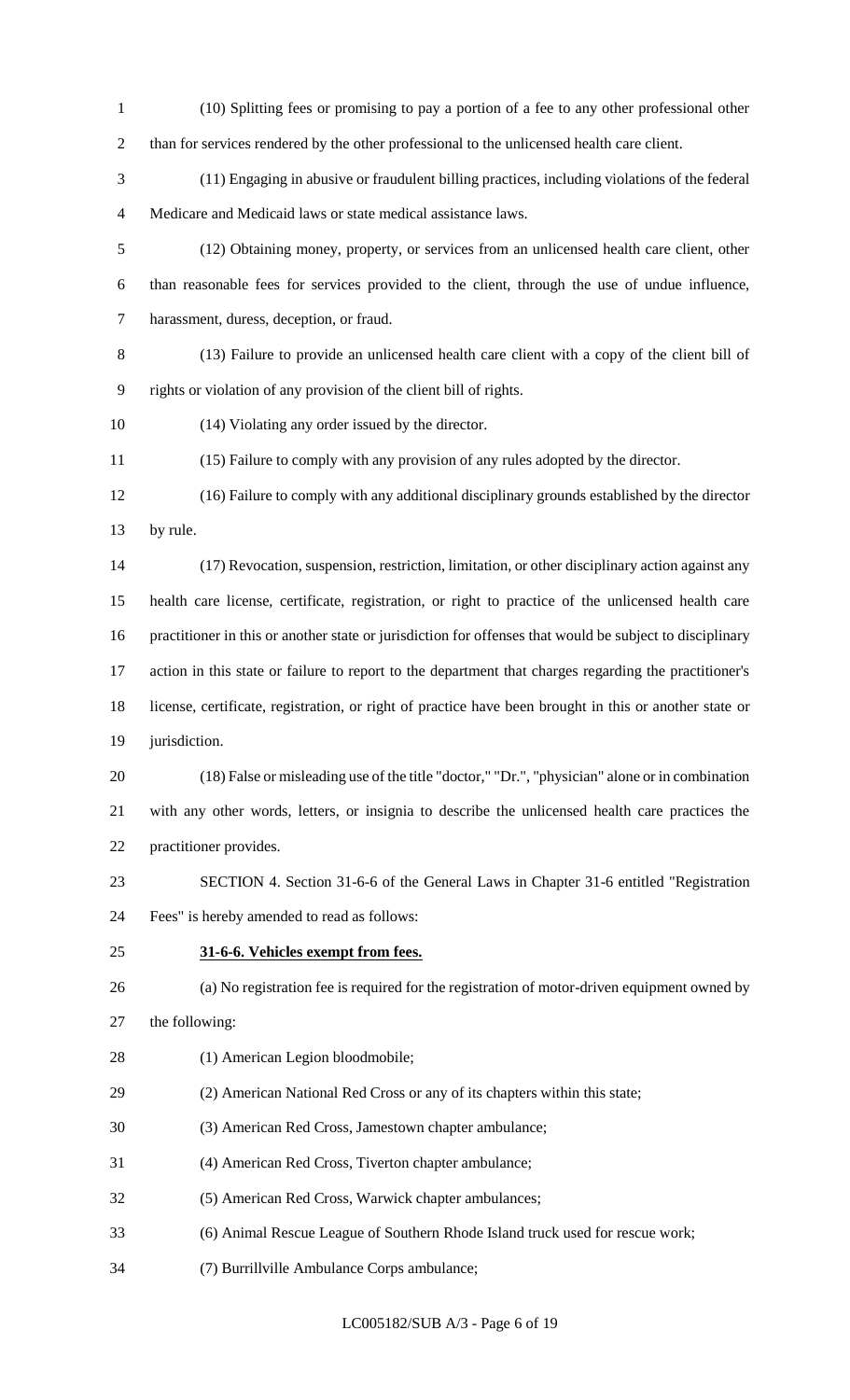| $\mathbf{1}$             | (8) Burrillville American Legion Post No. 17 ambulances;                                          |
|--------------------------|---------------------------------------------------------------------------------------------------|
| $\mathfrak{2}$           | (9) Civil Air Patrol, Rhode Island wing motor vehicle equipment;                                  |
| 3                        | (10) East Greenwich Ambulance Association ambulances;                                             |
| $\overline{\mathcal{A}}$ | (11) East Greenwich American Legion Post No. 15 (incorporated February 20, 1933)                  |
| 5                        | ambulances;                                                                                       |
| 6                        | (12) East Tiverton Volunteer Fire Department Rescue Squad of Tiverton (a non-business             |
| 7                        | corporation, incorporated February 16, 1955) equipment, that motor vehicle being a rescue truck   |
| 8                        | equipped with resuscitators, underwater equipment, emergency lighting units with generators, and  |
| 9                        | various other devices needed to effect rescue and save lives and property under any emergency and |
| 10                       | used for this purpose only;                                                                       |
| 11                       | (13) Foster Ambulance Association ambulances;                                                     |
| 12                       | (14) Georgiaville Volunteer Fire Company, Smithfield town ambulance;                              |
| 13                       | (15) Glocester Ambulance Corps, Inc. ambulance;                                                   |
| 14                       | (16) Hianloland Farms Fire Engine Company of West Greenwich RI, (a non-business                   |
| 15                       | corporation, incorporated November 15, 1940) equipment;                                           |
| 16                       | (17) Hope Valley Ambulance Squad, Inc., ambulances and rescue trucks;                             |
| 17                       | (18) Hope Valley volunteer fire company ambulances;                                               |
| 18                       | (19) Hope Valley volunteer fire company crash-truck;                                              |
| 19                       | (20) Hospital ambulances;                                                                         |
| 20                       | (21) Johnston Hose Company No. 1 ambulance;                                                       |
| 21                       | (22) Johnston Hose Company No. 3 ambulance;                                                       |
| 22                       | (23) Lake Mishnock Volunteer Fire Company Rescue Squad, West Greenwich, Rhode                     |
| 23                       | Island;                                                                                           |
| 24                       | (24) Le Baron C. Colt Memorial Ambulance, Inc. (with plates designated "car 5," providing         |
| 25                       | ambulance service to any resident of the town of Bristol, incorporated October 17, 1923, as a     |
| 26                       | charitable corporation) ambulance;                                                                |
| 27                       | (25) Narragansett Rescue Corps, Inc., ambulance;                                                  |
| 28                       | (26) North Kingstown Ambulance Association, Inc. (incorporated July 23, 1943, as a                |
| 29                       | charitable corporation) ambulance;                                                                |
| 30                       | (27) North Providence Chamber of Commerce Ambulance Service, Inc. (incorporated                   |
| 31                       | March 15, 1947, as a charitable corporation) ambulance;                                           |
| 32                       | (28) North Smithfield Ambulance Association ambulances;                                           |
| 33                       | (29) North Smithfield Ambulance and Rescue Association rescue wagon and rescue boat               |
| 34                       | trailer;                                                                                          |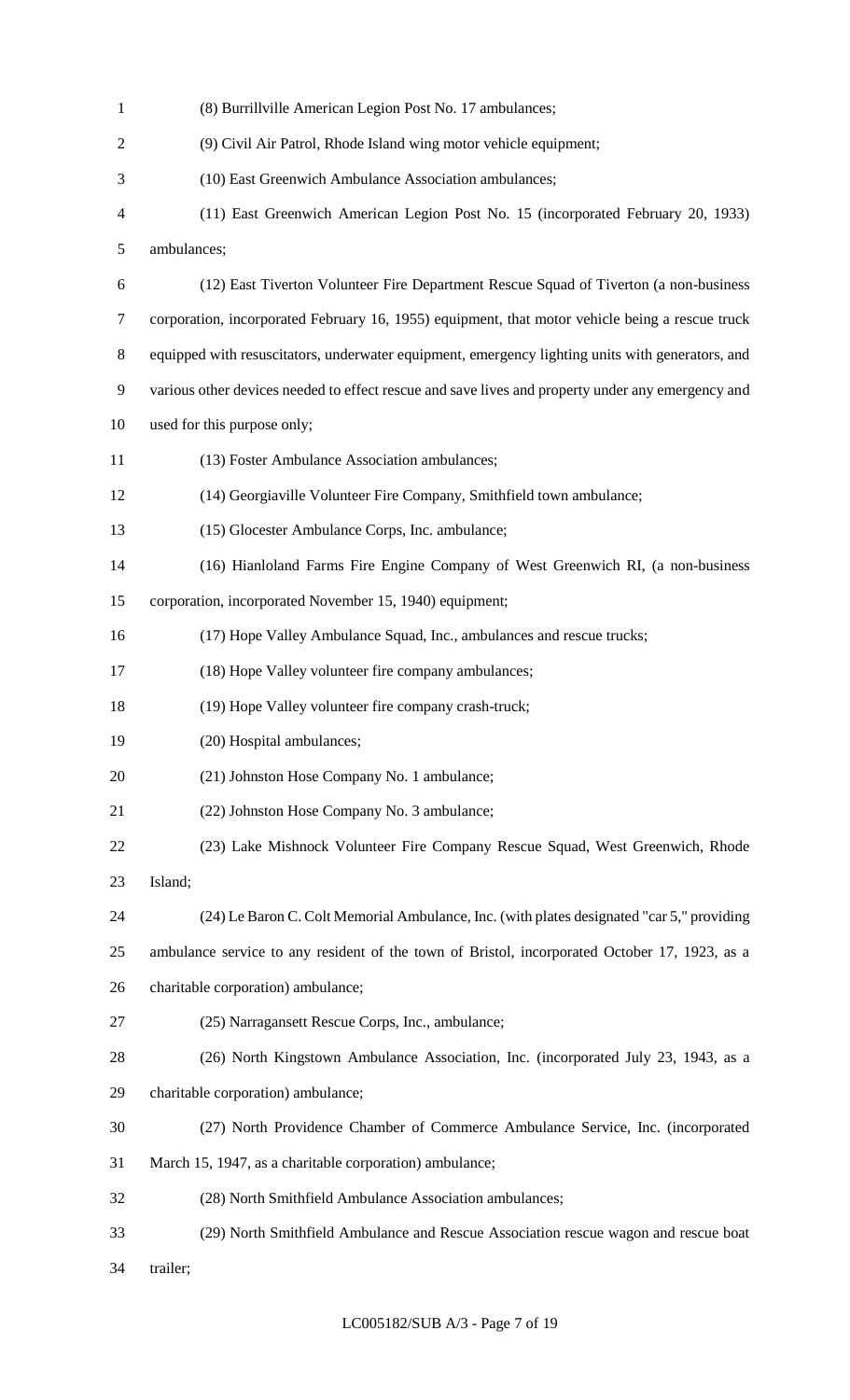| $\mathbf{1}$   | (30) Northern Lincoln Volunteer Ambulance Corps ambulance;                                             |
|----------------|--------------------------------------------------------------------------------------------------------|
| $\overline{2}$ | (31) Northern Rhode Island Radio Emergency Associated Citizens Teams (REACT) rescue                    |
| 3              | truck and other emergency vehicles;                                                                    |
| $\overline{4}$ | (32) Public health league or district nursing association in any city or town in this state;           |
| 5              | (33) Rhode Island American Legion, (incorporated January 29, 1941) first district                      |
| 6              | ambulance committee of the department ambulances;                                                      |
| 7              | (34) Rhode Island Association of Retarded Citizens, Northern Rhode Island Chapter motor                |
| $8\,$          | vehicles used for the transportation of retarded citizens;                                             |
| 9              | (35) Rhode Island Association of Retarded Citizens, South County Chapter motor vehicles                |
| 10             | used for the transportation of retarded children;                                                      |
| 11             | (36) Rhode Island Association for Retarded Children, Westerly Chariho Chapter motor                    |
| 12             | vehicles to be used for the transportation of retarded children;                                       |
| 13             | (37) Rhode Island Society for the Prevention of Cruelty to Animals' motor vehicles;                    |
| 14             | (38) Rhode Island Lions Sight Foundation, Inc., vehicle;                                               |
| 15             | (39) Rhode Island state departments' or agencies' motor vehicles, trailers, or semi-trailers;          |
| 16             | (40) Roy Carpenter's beach volunteer fire department, Matunuck ambulance;                              |
| 17             | (41) Salvation Army of Providence emergency canteen vehicle;                                           |
| 18             | (42) Scituate Ambulance and Rescue Corps ambulances;                                                   |
| 19             | (43) South County Ambulance Corps, Inc. (incorporated October 28, 1939, as a charitable                |
| 20             | corporation) ambulance;                                                                                |
| 21             | (44) South Foster Volunteer Fire Department No. 1 ambulances;                                          |
| 22             | (45) United States government motor vehicles;                                                          |
| 23             | (46) United States government-accredited motor vehicles owned by a representative of a                 |
| 24             | foreign country;                                                                                       |
| 25             | (47) United States mail rural free delivery driver-owned vehicles. This exemption applies              |
| 26             | to the particular motor vehicle used in carrying that mail, and not to persons or concerns contracting |
| 27             | to carry the United States mail. The words "United States mail" must be plainly printed on two (2)     |
| 28             | sides of that vehicle;                                                                                 |
| 29             | (48) Veterans of Foreign Wars bloodmobile;                                                             |
| 30             | (49) Veterans of Foreign Wars, Harold F. Flynn Post No. 263, Woonsocket ambulance;                     |
| 31             | (50) Volunteer ambulance or rescue corps ambulance or rescue vehicle of a city or town                 |
| 32             | used in transporting sick or injured patients;                                                         |
| 33             | (51) Westerly Ambulance Corps boat-trailer;                                                            |
| 34             | (52) Westerly Ambulance Corps crash-truck; and                                                         |

LC005182/SUB A/3 - Page 8 of 19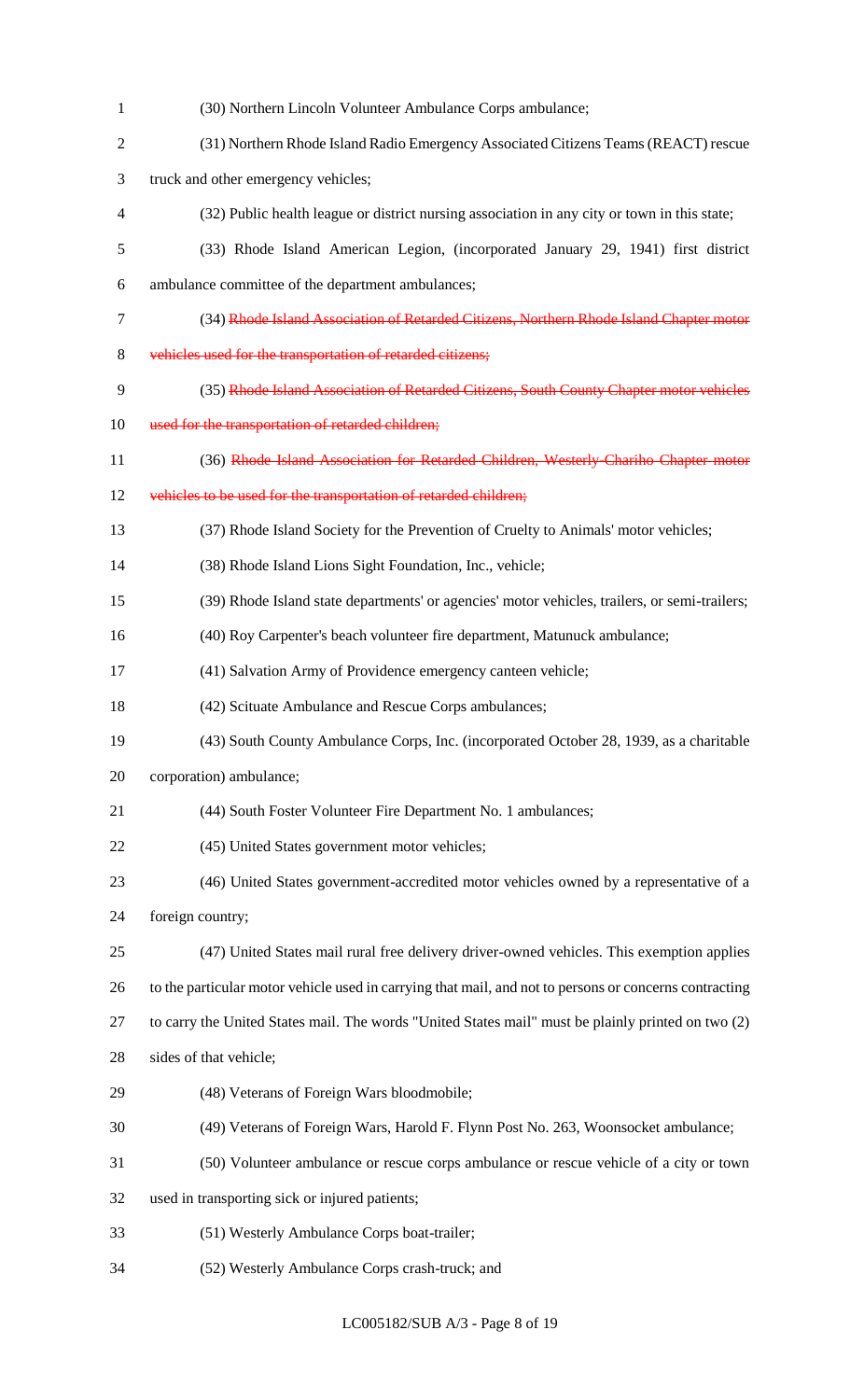- (53) Westerly Ambulance Corps ambulances.
- (b) Each owner may be required to pay the cost price of the number plates or markers required to be displayed on its vehicle.
- SECTION 5. Section 33-5-4 of the General Laws in Chapter 33-5 entitled "Execution and Revocation of Wills" is hereby amended to read as follows:
- 

### **33-5-4. Nomination of guardian by will.**

 Every person authorized by law to make a will may nominate by his or her will a guardian or guardians for his or her children during their minority, and a successor guardian or guardians for 9 persons who are retarded with intellectual and/or developmental disabilities as defined in chapter 22 of title 40.1 for whom he or she had been appointed guardian during his or her lifetime, and the probate court shall appoint the guardian or guardians unless good cause be shown to the contrary; provided, that, in the case of husband and wife, the survivor, being otherwise qualified, shall be the guardian of their children.

- SECTION 6. Section 34-4-25 of the General Laws in Chapter 34-4 entitled "Estates in Real Property" is hereby amended to read as follows:
- 

#### **34-4-25. Invalidity of certain restrictive covenants.**

17 Since many mentally retarded and mentally disabled individuals with intellectual and/or 18 developmental disabilities or who are mentally disabled are able to live in the community with some assistance, it is the public policy of the state of Rhode Island to establish community residences in residential areas. Therefore, any restrictive covenant or other private legal impediment which directly or indirectly prevents or restricts the establishment of licensed 22 community residences as defined in § 40.1-24-1 for eight (8) or fewer mentally retarded or mentally 23 disabled persons with intellectual and/or developmental disabilities shall be void and unenforceable as to those community residences. SECTION 7. Chapter 40.1-8 of the General Laws entitled "Governor's Committee on Mental Retardation" is hereby repealed in its entirety. 27 CHAPTER 40.1-8 Governor's Committee on Mental Retardation **40.1-8-1. Creation -- Members.** (a) There is hereby created a fourteen (14) member permanent committee to be known as the "Governor's Committee on Mental Retardation," hereinafter referred to as "the committee": (1) Six (6) of whom shall be representatives of non-governmental organizations or groups concerned with education, employment, rehabilitation, welfare, and health, to be appointed by the

34 governor;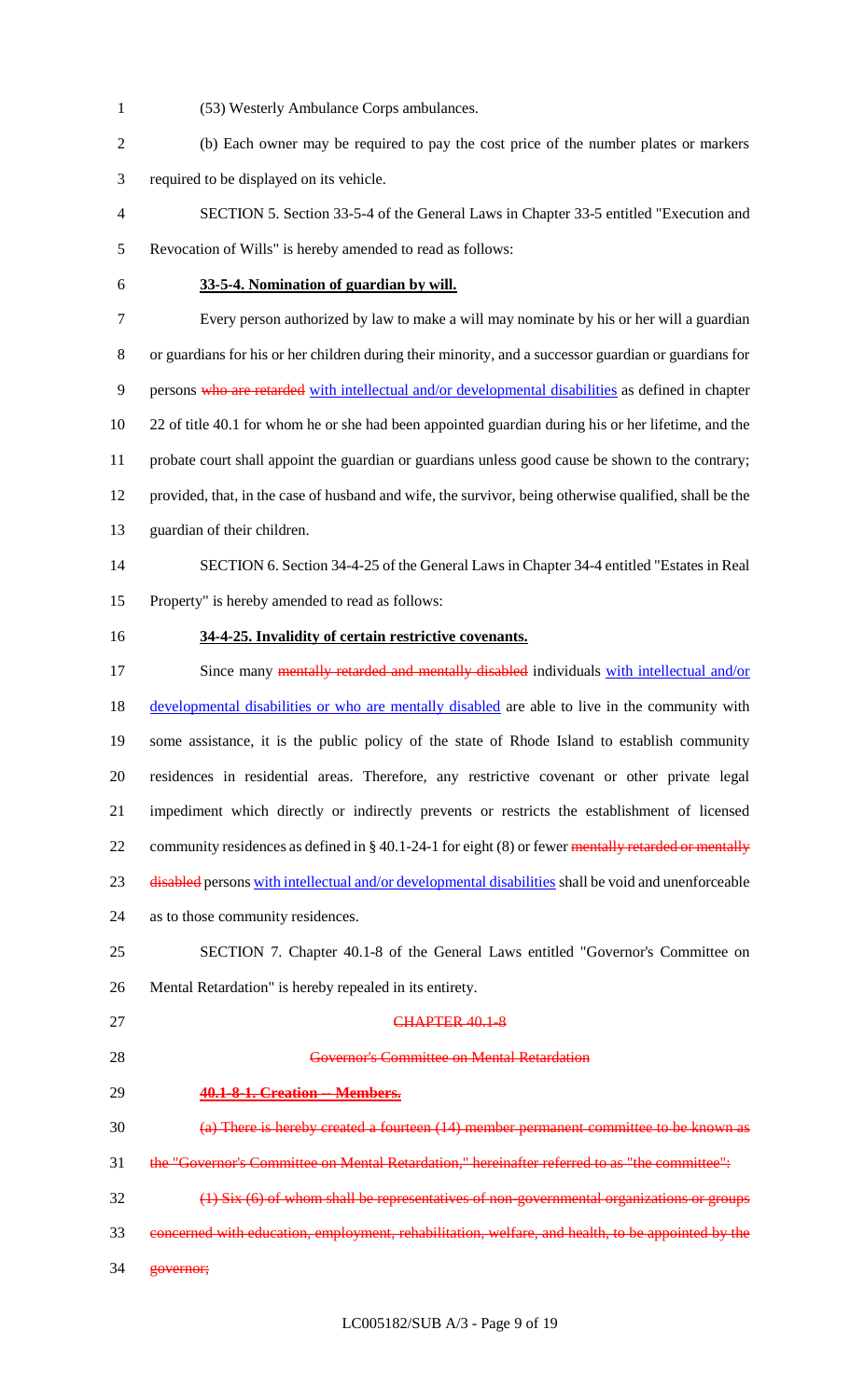1 (2) Six (6) of whom shall be representatives of consumers who are mentally retarded, of 2 this group, three (3) of whom shall be selected from a list of nominees submitted by the RI ARC, 3 to be appointed by the governor; 4 (3) One of whom shall be from the house of representatives to be appointed by the speaker; 5 (4) And one of whom shall be from the senate to be appointed by the president of the senate. 6 (b) The assistant director for developmental disabilities within the department of behavioral 7 healthcare, developmental disabilities and hospitals shall serve as an ex officio member but shall 8 not be eligible to vote. 9 (c) No employee of any state agency or institution engaged in the care or training of persons 10 who are mentally retarded shall be eligible for appointment to the committee. 11 **40.1-8-2. Terms of appointment.** 12 (a) Of the nonlegislative members appointed originally under this chapter, one third (⅓) 13 shall be appointed for a term of one year; one-third (⅓) shall be appointed for a term of two (2) 14 years; and one-third (⅓) shall be appointed for a term of three (3) years. The two (2) legislative 15 members shall serve for the length of their current elected term in office and reappointment or 16 replacement shall be for like terms. Thereafter, vacancies created by the expiration of terms shall 17 be filled with appointments for terms of three (3) years. Members whose terms expire may be 18 reappointed to succeed themselves. 19 (b) Vacancies occurring prior to the expiration of the term for which appointed shall be 20 **filled by appointment in like manner for the remainder of the term.** 21 **40.1-8-3. Appointment of officers and employees -- Rules -- Meetings.** 22 (a) The governor shall designate one member of the committee to serve as its chairperson 23 during the governor's term of office or until he or she appoints another member of the committee 24 to serve in that capacity. The committee shall elect annually, from among its members, a vice 25 chairperson, who shall serve as such until a successor is elected and who is authorized to act as 26 chairperson pro tempore of the committee during the absence of the chairperson or should there be 27 a vacancy for any cause in the office of the chairperson. The committee shall appoint an executive 28 secretary to serve as executive officer and secretary of the committee. The executive secretary may 29 be the employee of another agency of state government, appointed to serve as executive secretary 30 of the committee, with the consent of the executive office of the secretary's own agency. 31 (b) The committee may appoint such other personnel as may be necessary for the efficient 32 performance of the duties prescribed by this chapter. 33 (c) The committee shall make rules for the conduct of its affairs, and shall meet at least 34 bimonthly, and at other times upon the call of the chair or the written request of any two (2)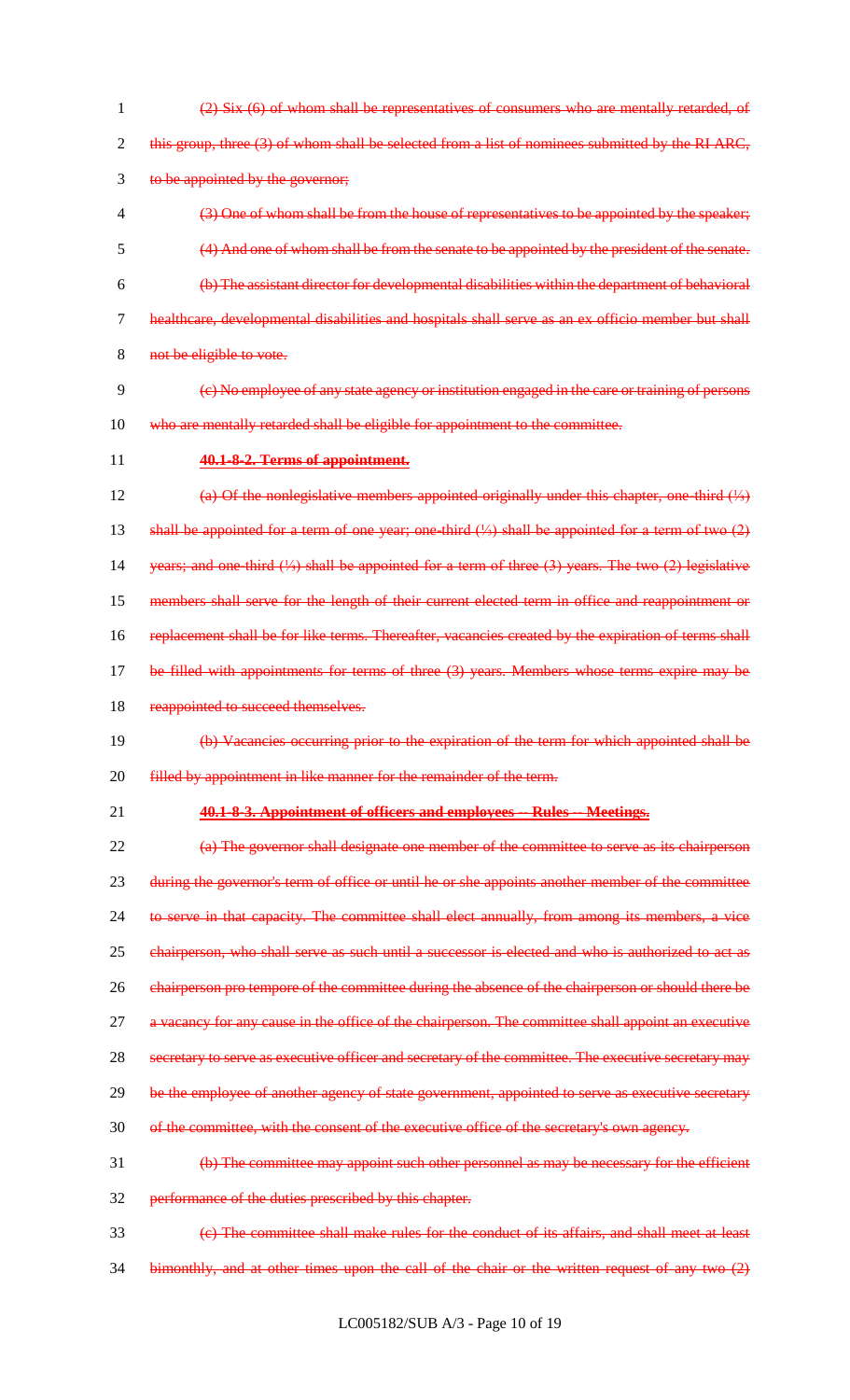members.

| $\overline{2}$ | 40.1-8-4. Compensation and expenses of committee.                                                   |
|----------------|-----------------------------------------------------------------------------------------------------|
| 3              | The members of the committee shall receive no compensation for their services as                    |
| 4              | committee members, but may, at the discretion of the governor, be reimbursed for traveling and      |
| 5              | other expenses actually incurred in the performance of their official duties.                       |
| 6              | 40.1-8-5. Purpose of committee.                                                                     |
| $\tau$         | (a) It shall be the duty of the committee to work in cooperation with the President's               |
| 8              | Committee for People with Intellectual Disabilities and such other interested federal and state     |
| 9              | agencies, private organizations, and community groups in promoting the amelioration of mental       |
| 10             | retardation through the utilization of whatever community and state resources the committee may     |
| 11             | deem necessary to accomplish this.                                                                  |
| 12             | (b) The committee shall consider and advise the governor, through the office of mental              |
| 13             | retardation, and the department of behavioral healthcare, developmental disabilities and hospitals, |
| 14             | on such mental retardation legislation and other retardation matters as its members, the governor,  |
| 15             | the director of the department of behavioral healthcare, developmental disabilities and hospitals,  |
| 16             | and the assistant director for mental retardation may request; including, but not being limited to, |
| 17             | advising and consulting with the office of mental retardation concerning improving the care,        |
| 18             | rehabilitation, and the training of mentally retarded persons, purchase of facilities, plans for    |
| 19             | construction of mental retardation facilities and the administration of programs and facilities     |
| 20             | (private and public) which receive state funds for the purpose of ameliorating mental retardation   |
| 21             | and/or otherwise providing services for mentally retarded persons.                                  |
| 22             | 40.1-8-6. Authority to receive gifts.                                                               |
| 23             | The committee is authorized to receive any gifts, grants, or donations made for any of the          |
| 24             | purposes of its program, and to disburse and administer the same in accordance with the terms       |
| 25             | thereof.                                                                                            |
| 26             | SECTION 8. Section 40.1-24.5-1 of the General Laws in Chapter 40.1-24.5 entitled                    |

- "Community Residences" is hereby amended to read as follows:
- **40.1-24.5-1. Definitions.**

 Whenever used in this chapter, or in any order, rule, or regulation made or promulgated pursuant to this chapter or in any printed forms prepared by the department of behavioral healthcare, developmental disabilities and hospitals in furtherance of this chapter, unless otherwise expressly stated, or unless the context or subject matter otherwise requires:

 (1) "Community residence" means a place, such as a group home, however named, licensed pursuant to chapter 24 of this title for the purpose of providing rehabilitation, psychological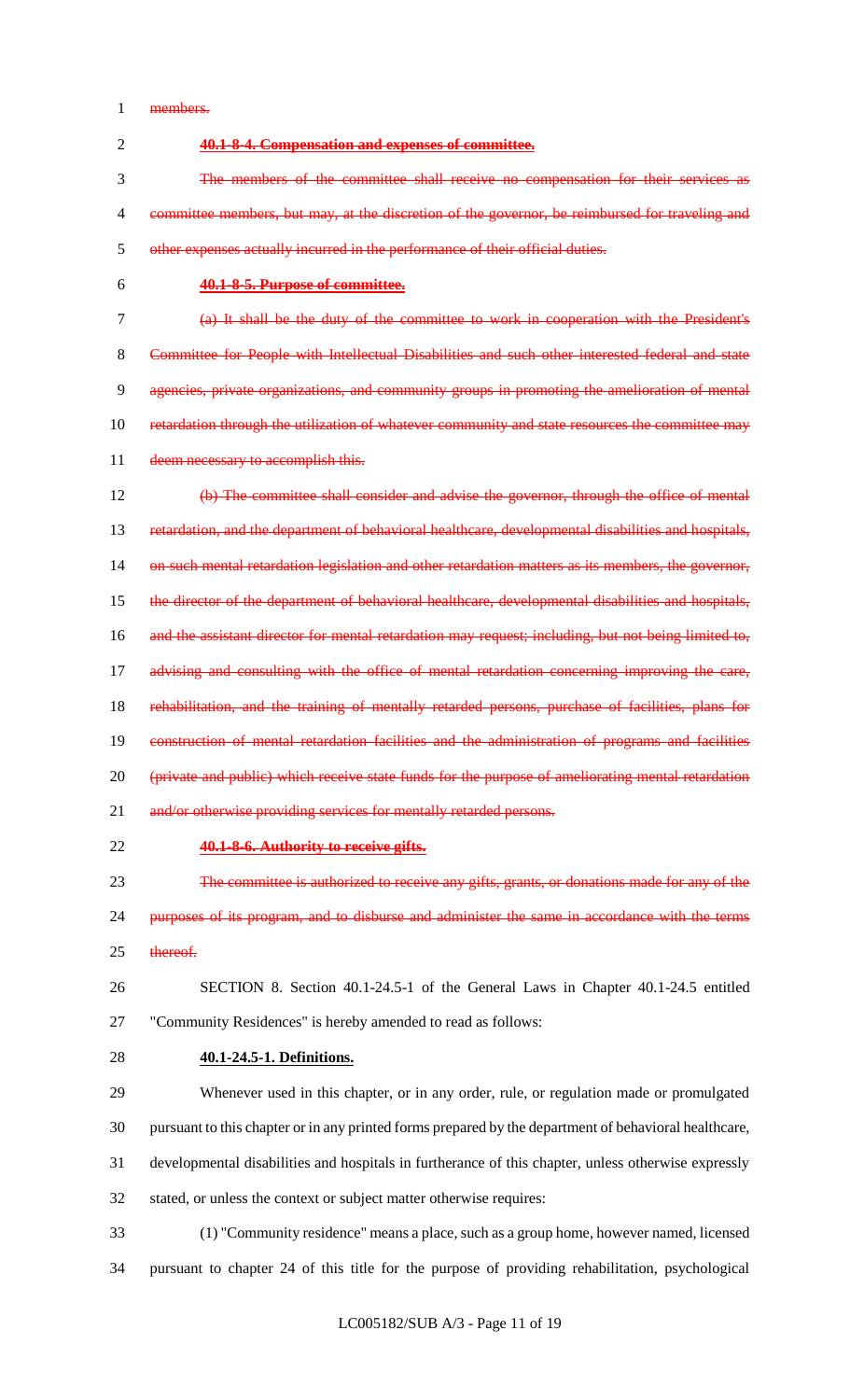support, skills training, social guidance, and living accommodations to individuals who are mentally disabled, as defined by § 40.1-5-2; provided, however, that this definition shall not be 3 deemed to include places, however named, for persons with intellectual and/or developmental 4 disabilities, or who are mentally retarded, alcoholics, or drug abusers persons with substance use disorders.

 (2) "Director" means the head or the chief administrative officer of the community residence, or his or her designee.

 (3) "Grievance procedure" means the formalized process mandated by § 40.1-24.5-8 to enable residents to register alleged violations of the resident's rights assured by §§ 40.1-24.5-5 and 40.1-24.5-6.

 (4) "Individualized service plan" means the document that sets forth specific services, such as vocational, social, medical, psychiatric, and rehabilitative, that are structured to accomplish and express short- and long-term goals and objectives responsive to the individual needs of the resident. (5) "Mental health advocate" means and refers to the individual appointed by the governor with the advice and consent of the senate in accordance with § 40.1-5-14 and to his or her duly

- appointed assistants.
- (6) "Person" means any individual, partnership, corporation, company, or association and 18 the legal successors in interest thereof.
- (7) "Resident" means an individual of lawful age admitted to a community residence.
- SECTION 9. Sections 40.1-21-4.3 and 40.1-21-11 of the General Laws in Chapter 40.1-21

entitled "Division of Developmental Disabilities" are hereby amended to read as follows:

**40.1-21-4.3. Definitions.**

As used in this chapter and in chapter 22 of this title the words:

24 (5)(1) "Developmentally disabled adult Adult with intellectual and/or developmental disabilities" means a person, eighteen (18) years old or older and not under the jurisdiction of the 26 department of children, youth and families who is either a mentally retarded developmentally 27 disabled an adult with intellectual and/or developmental disabilities or is a person with a severe,

- chronic disability that:
- (i) Is attributable to a mental or physical impairment or combination of mental and physical
- impairments;
- (ii) Is manifested before the person attains age twenty-two (22);
- (iii) Is likely to continue indefinitely;
- (iv) Results in substantial functional limitations in three (3) or more of the following areas
- of major life activity: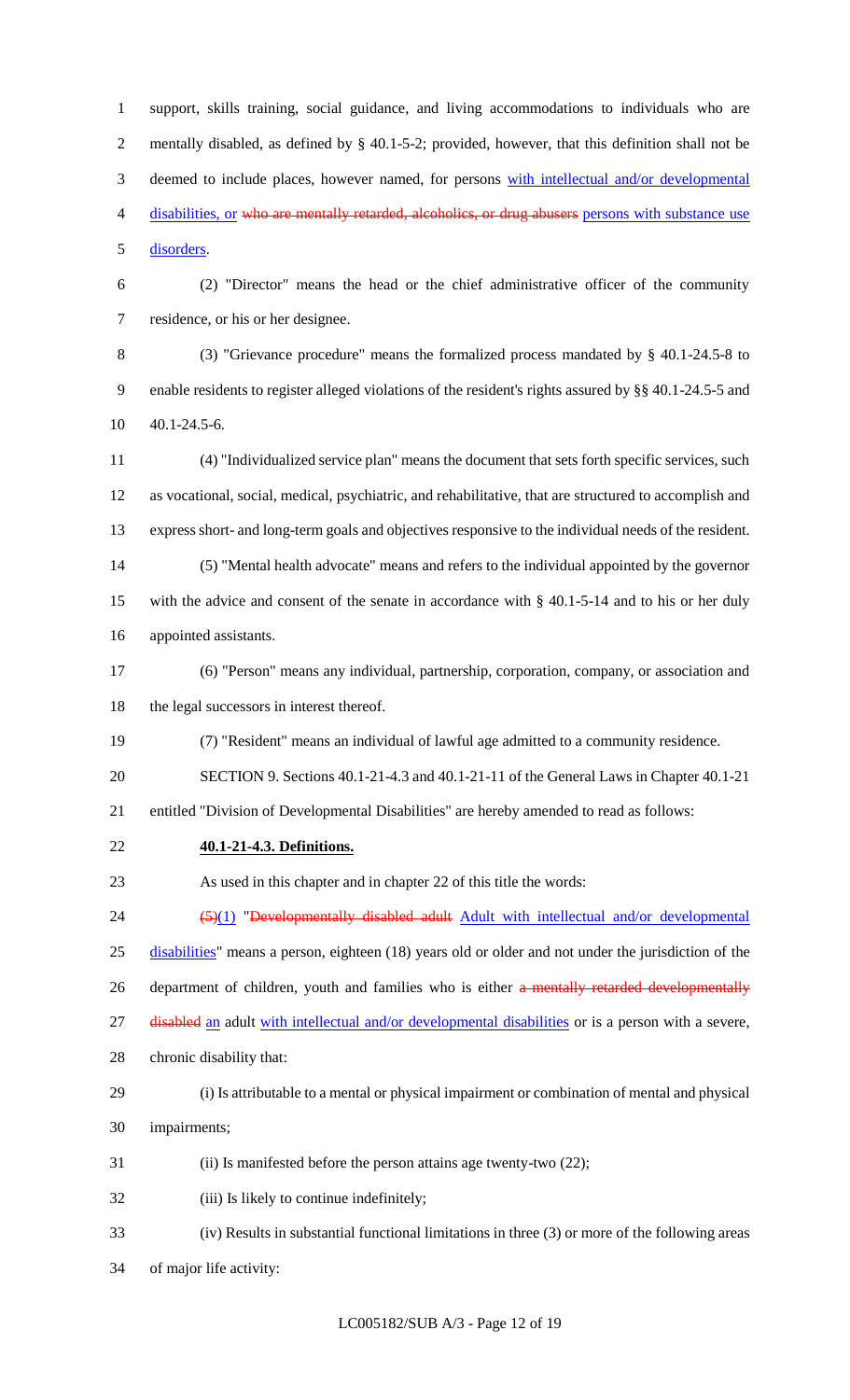| $\mathbf{1}$   | (A) Self care;                                                                                               |
|----------------|--------------------------------------------------------------------------------------------------------------|
| $\overline{c}$ | (B) Receptive and expressive language;                                                                       |
| 3              | (C) Learning;                                                                                                |
| 4              | (D) Mobility;                                                                                                |
| 5              | (E) Self-direction;                                                                                          |
| 6              | (F) Capacity for independent living;                                                                         |
| 7              | (G) Economic self-sufficiency; and                                                                           |
| $8\,$          | (v) Reflects the person's need for a combination and sequence of special, interdisciplinary,                 |
| 9              | or generic care, treatment, or other services that are of lifelong or extended duration and are              |
| 10             | individually planned and coordinated. For purposes of funding, it is understood that students                |
| 11             | enrolled in school will continue to receive education from their local education authority in                |
| 12             | accordance with § 16-24-1 et seq.                                                                            |
| 13             | $\left(\frac{1}{2}\right)$ "Ancillary services" means those services provided, and shall include, but not be |
| 14             | limited to, transportation, housing, housing adaptation, personal attendant care, and homemaker              |
| 15             | services.                                                                                                    |
| 16             | $\frac{2}{2}(3)$ "Case management" means the implementation of an individual's program by                    |
| 17             | providing information, by referral to appropriate service providers, by procurement of services, and         |
| 18             | by the coordination of the necessary services.                                                               |
| 19             | $\frac{(\frac{3}{4})}{(4)}$ "Department" means the Rhode Island department of behavioral healthcare,         |
| 20             | developmental disabilities and hospitals.                                                                    |
| 21             | $\left(\frac{4}{5}\right)$ "Developmental services" means those services provided to developmentally         |
| 22             | disabled adults, and shall include, but not be limited to, habilitation and rehabilitation services, and     |
| 23             | day services.                                                                                                |
| 24             | (6) "Diagnosis and evaluation" means a process to determine whether and to what extent                       |
| 25             | an individual is intellectually and/or developmentally disabled and a study of the individual's              |
| 26             | condition, situation, and needs that lead to a recommendation of what services, if any, would benefit        |
| 27             | the individual.                                                                                              |
| 28             | (7) "Individualized program plan" or "general service plan" means a plan, however named,                     |
| 29             | that includes, but shall not be limited to, the following:                                                   |
| 30             | (i) An evaluation of the strengths, difficulties, needs, and goals of the individual;                        |
| 31             | (ii) A description of those services found to be necessary or appropriate to assist the                      |
| 32             | individual in realizing his or her potential for self-sufficiency in major life activities;                  |
| 33             | (iii) A description of the agencies and/or individuals, who or that are proposed to provide                  |
| 34             | each of the recommended services;                                                                            |
|                |                                                                                                              |

LC005182/SUB A/3 - Page 13 of 19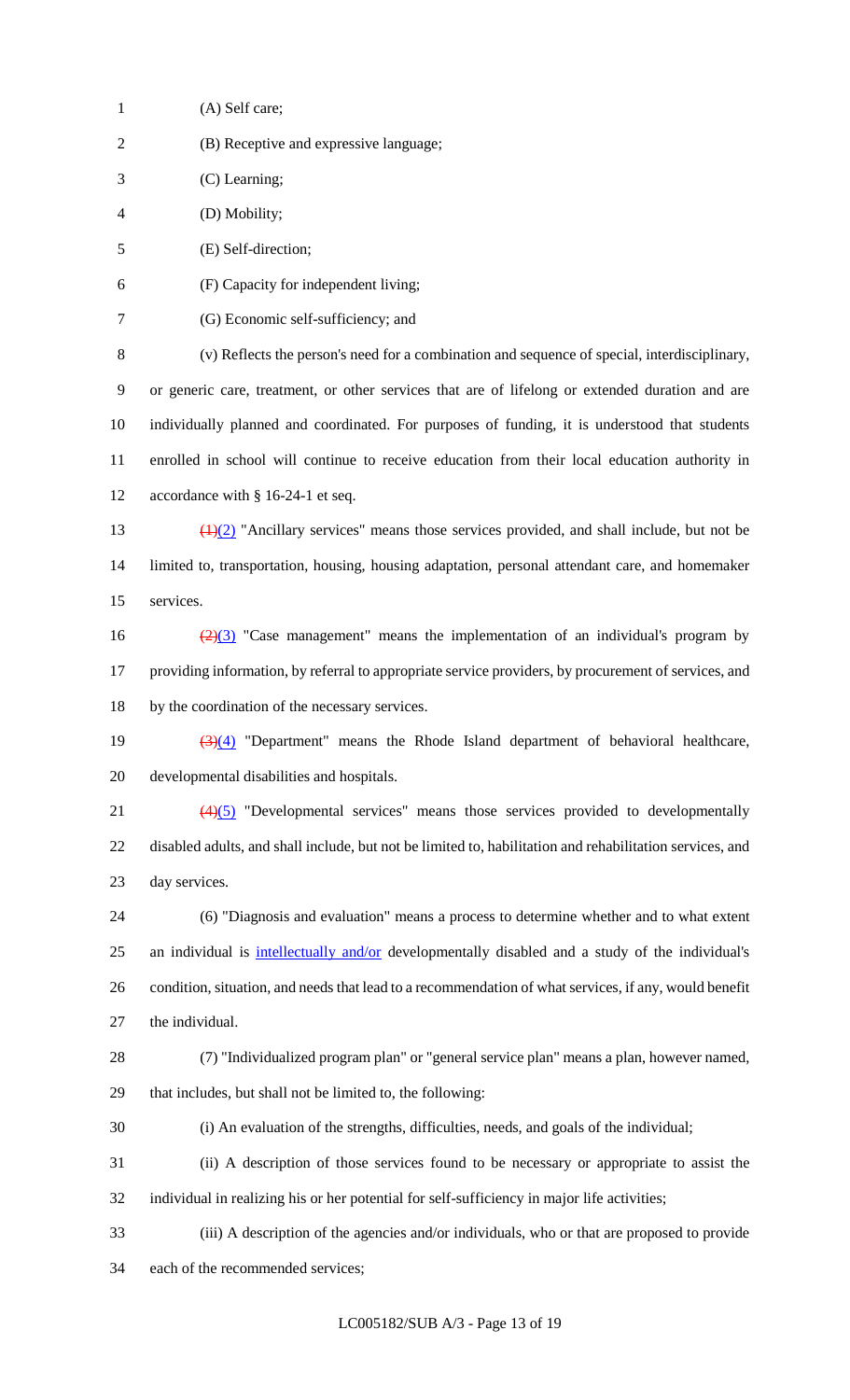- (iv) The intermediate and long-range objectives for the individual's development and
- habilitation;
- (v) The expected duration for the provision of the services;
- (vi) A description of the tests and other evaluative devices used and their results;
- (vii) Proposed criteria for monitoring and evaluating the success of the services in meeting

the individual's needs; and

(viii) The signatures of the preparers of the plan and the date.

 The individual program plan shall indicate developmental, supportive, or ancillary services by function and frequency, the manner of subsidy and delivery and the categories of need for services such as transportation, job training, or occupation, housing, housing adaptation, personal attendant care, homemaker, or other services. This plan shall be reviewed at least annually; provided, however, that authorizations for services and funding issued prior to July 1, 2011, are null and void. Authorizations will be paid at the rate effective in the quarter the service was provided.

15 (8) "Mentally retarded developmentally disabled adult" means a person eighteen (18) years 16 old or older and not under the jurisdiction of the department of children, youth and families, with 17 significant sub-average, general intellectual functioning two (2) standard deviations below the 18 norm, existing concurrently with deficits in adaptive behavior and manifested during the 19 developmental period. For purposes of funding, it is understood that students enrolled in school 20 will continue to receive education from their local education authority in accordance with § 16-24-21 et seq.

 (9) "Service broker" means that individual who assists in facilitating the connection 23 between the developmentally disabled person with intellectual and/or developmental disabilities and the services required by the individual program plan.

 (10) "Subsidized access to service" means the provisions of financial resources through 26 vouchers to a developmentally disabled person with intellectual and/or developmental disabilities to enable the person to gain access to appropriate generic and/or special services as required by the individual program plan.

29 (11) "Supportive services" means those services provided to developmentally disabled adults with intellectual and/or developmental disabilities, and shall include, but not be limited to, occupational therapy, physical therapy, psychological services, counseling, nursing services, and medical services.

#### **40.1-21-11. References to director or assistant director of social welfare.**

Whenever, in any general or special law, reference is or shall be made to the director of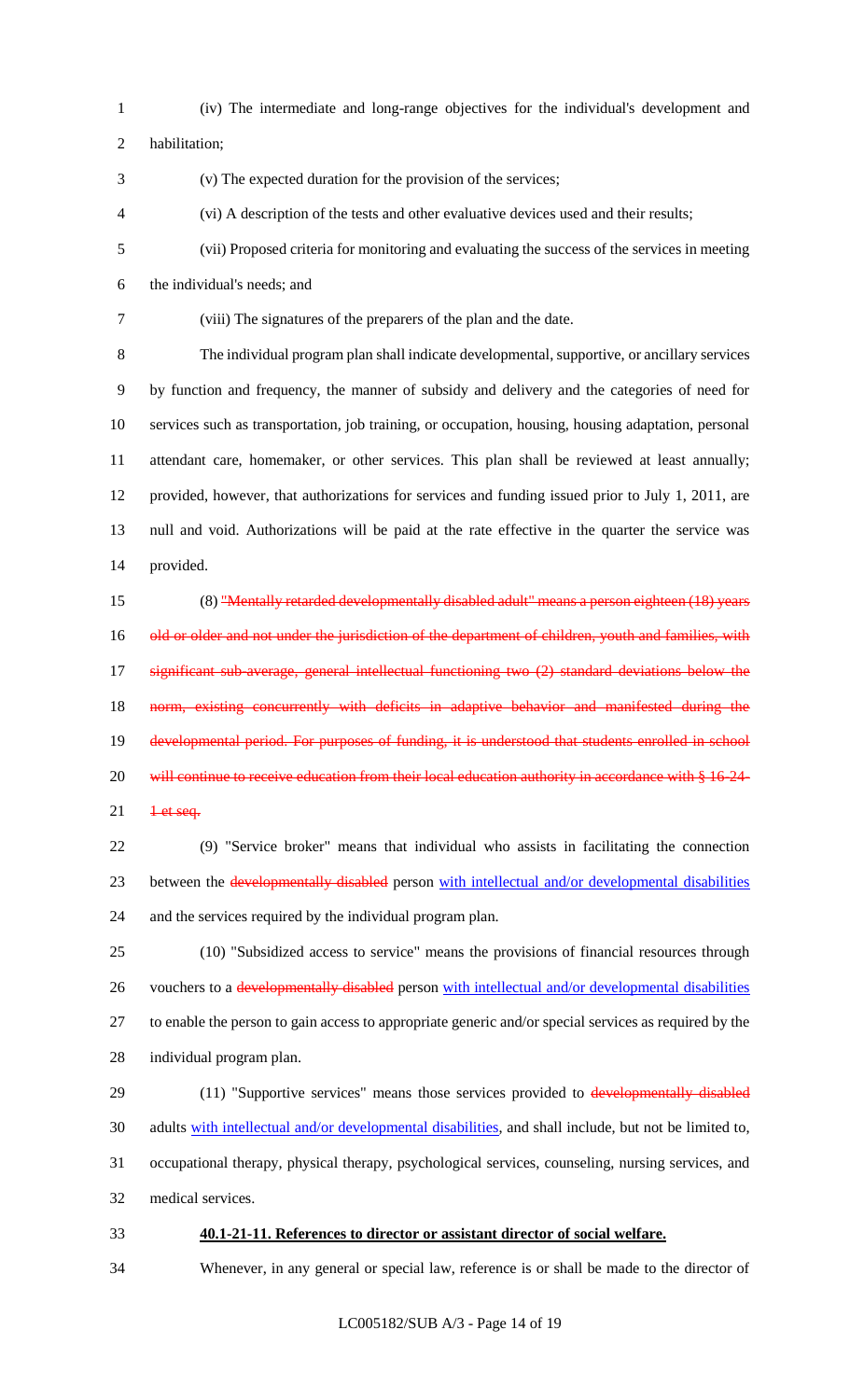social welfare or the assistant director of social welfare for curative services pertaining to the

2 Doctor Joseph H. Ladd Center, programs, and services for people who are mentally retarded with

intellectual and/or developmental disabilities, the reference shall mean, and be construed to mean,

the director of behavioral healthcare, developmental disabilities and hospitals.

 SECTION 10. Sections 40.1-22-3 and 40.1-22-9 of the General Laws in Chapter 40.1-22 entitled "Developmental Disabilities" are hereby amended to read as follows:

## **40.1-22-3. Definitions.**

 Whenever used in this chapter, or in any order, rule, or regulation made or promulgated pursuant to this chapter, or in the printed forms prepared by the director, unless otherwise expressly stated, or unless the context or subject matter otherwise requires:

 (1) "Client" means any developmentally disabled adult who is in potential need of, or is receiving, services aimed at alleviating his or her condition of functional dependence.

 (2) "Department" means the department of behavioral healthcare, developmental disabilities and hospitals.

 (3) "Development, education, rehabilitation, and care" means physical development, application of these abilities to meaningful occupations, development of personal and social skills, all of which are directed to the objective of independent living and self-maintenance. Care also includes medical care, surgical attendance, medication, as well as food, clothing, supervision, and maintenance furnished to a resident.

 (4) "Director" means the director of the department of behavioral healthcare, developmental disabilities and hospitals or his or her designees.

 (5) "Facility" means any public or private facility, inpatient rehabilitation center, hospital, institution, or other domiciliary facility, the office of developmental disabilities or any part thereof, 24 equipped to habilitate, on a residential basis, persons who are intellectually and/or developmentally disabled and in need of residential care. This shall include any facility maintaining adequate staff and facilities within the state providing in-residence supervision and habilitation and approved by the director upon application of the facility. Included within this definition shall be all institutions and facilities under the control and direction of the director. Nothing contained herein shall be construed to amend or repeal any of the provisions of chapters 17 or 17.4 of title 23, or of chapter 15 of title 40, or of chapter 21 of this title or of chapter 72.1 of title 42. Whenever it shall be brought to the attention of the director that any private facility may not have adequate staff, or facilities as determined by regulations of the director, then the facility shall not be approved for the placement of developmentally disabled adults with intellectual and/or developmental disabilities under the provisions of this chapter.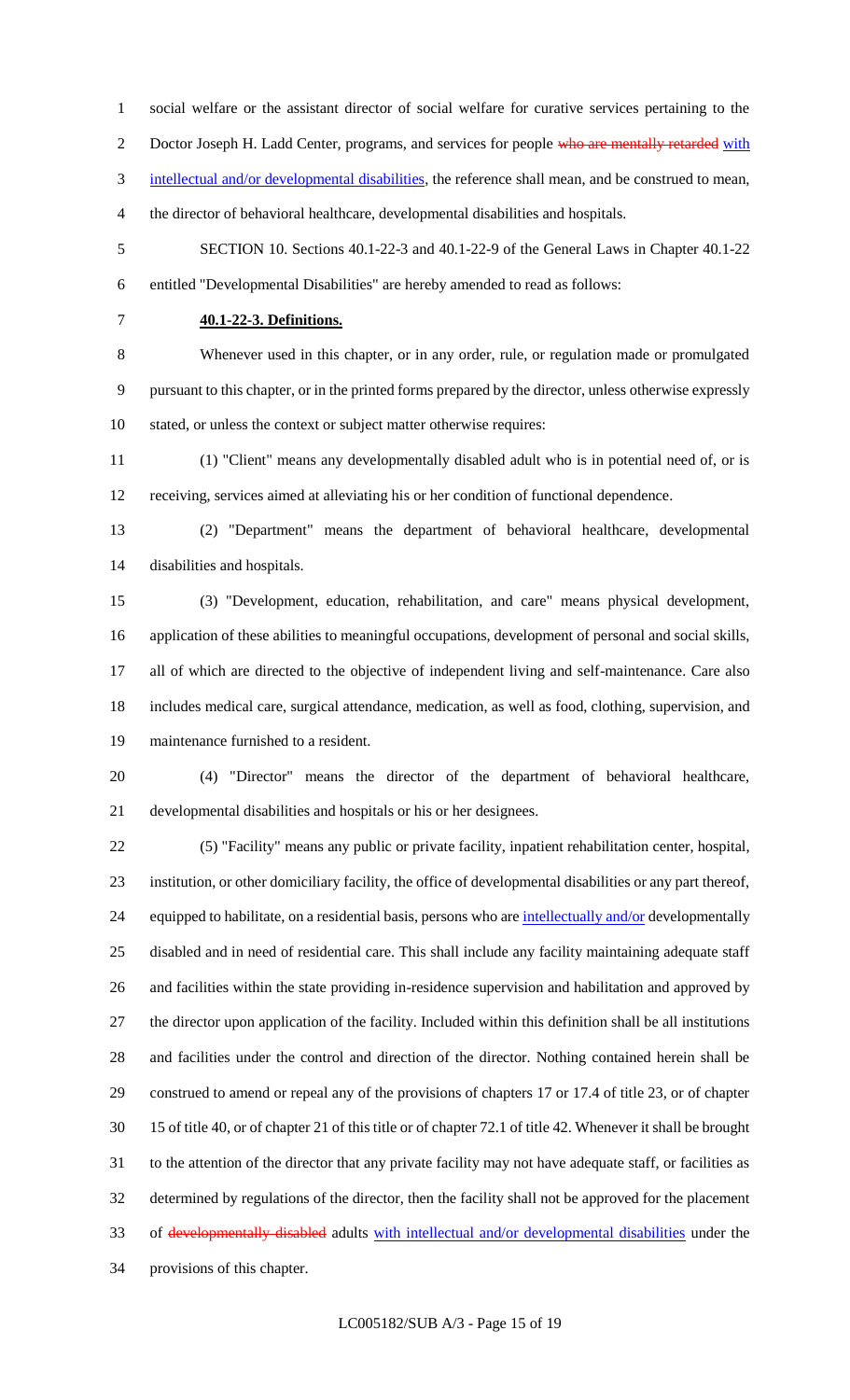(6) "Notice" means written notice in as simple and non-technical language as practicable as required by the department, or the court of competent jurisdiction. The notice shall be in writing to the director of the department by registered or certified mail, return receipt required. Notice sent to a client shall also include verbal reading of the written notice by duly authorized agents of the department, and/or court. The agents shall make verified return of the oral notification as well as the written. This requirement of oral notice to anyone alleged to be intellectually and/or 7 developmentally disabled shall be required because of the recognized limitation that many retarded 8 and developmentally disabled persons with intellectual and/or developmental disabilities are unable to comprehend written notices.

- (7) "Objection." If an objection is raised it shall be in writing, of a timely nature, and filed with the clerk of the family or district court, a copy of which is to be sent to the director of the department via registered or certified mail, return receipt requested.
- 

(8) "Parent" means the natural, adoptive, foster parent or caretaker of the child.

 (9) "Qualified intellectual disability professional (QIDP)" means a person as defined in 42 C.F.R. 483.430, as amended.

 (10) "Team" means an interdisciplinary team which includes such professional personnel designated by the director and which shall consist of no less than three (3) persons selected by order of the director, no less than one of whom shall be a licensed physician, no less than one of whom shall be a member of the social work profession, and no less than one of whom shall be a qualified intellectual disability professional (QIDP).

#### **40.1-22-9. Admission upon application of director, relative, or guardian.**

 (a)(1) Upon the application of the director of the department of behavioral healthcare, developmental disabilities and hospitals or his or her designee, or of any relative, next of kin, or legally designated guardian of a person alleged to be developmentally disabled, and in need of immediate care and treatment, the superintendent or other official in charge of any facility may receive the person; provided the application is accompanied by the certificate of one examining 27 physician; provided further, that the person alleged to be intellectually and/or developmentally disabled does not object to admission, or that parents, guardian, spouse, or next of kin do not object if under eighteen (18); and provided further, that the need for residential care shall be confirmed by the facility by a team examination within twenty (20) days of admission.

 (2) If objection is raised, by the person, or by the parent, guardian, spouse, or next of kin, then the matter shall be heard as provided in § 40.1-22-10, so far as possible.

 (b) If upon examination at the facility by a team the need of the client for residential care and treatment is not confirmed, the client shall be discharged.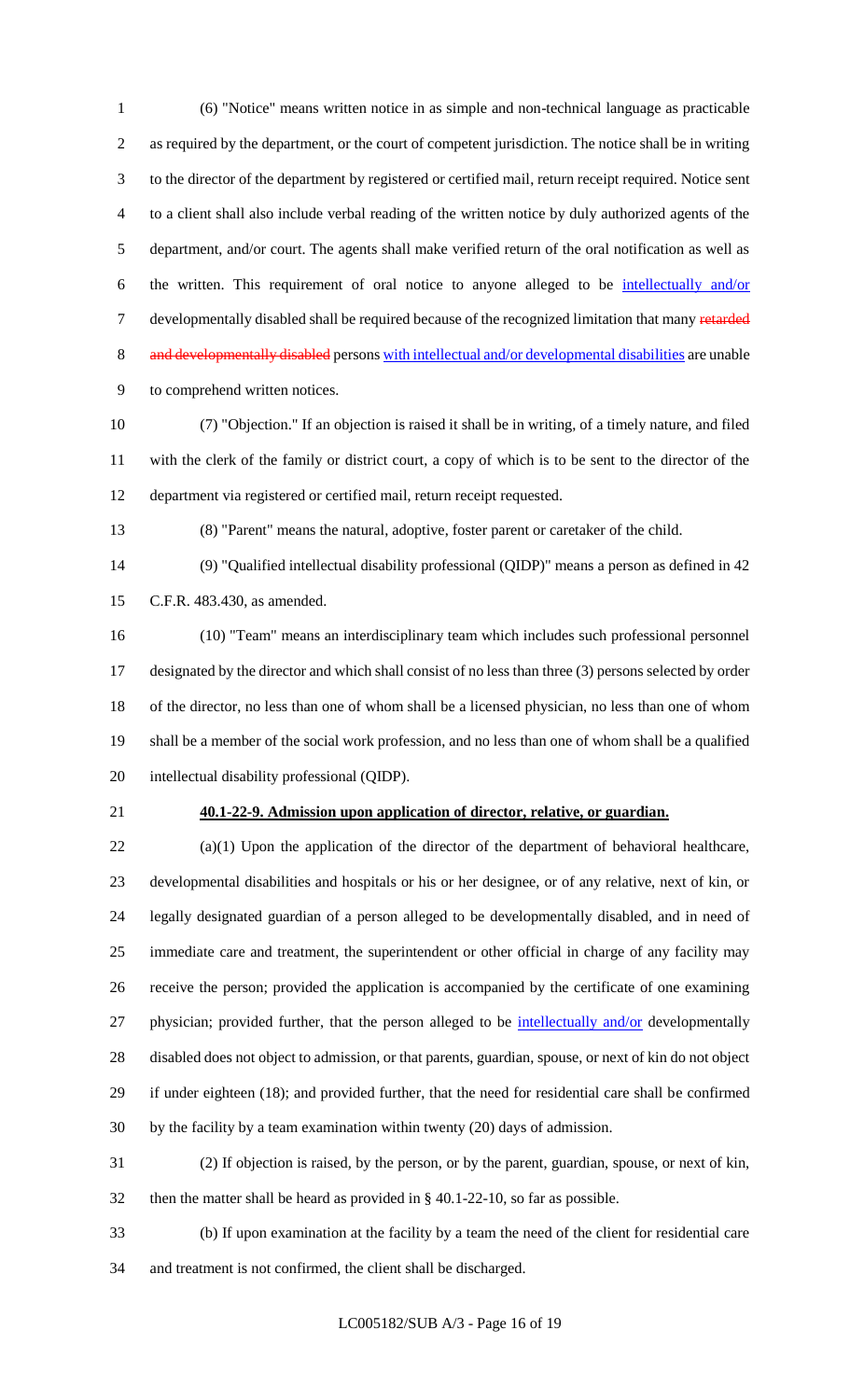(c) If upon examination by a team at the facility the need of the client for residential care and treatment is confirmed and the client agrees to remain in the facility as a voluntary client, then he or she shall be considered a voluntary client as of the date of his or her so agreeing.

 (d) If upon examination at the facility the need of the client for residential care and treatment is confirmed and the client, if over eighteen (18), declines or refuses to remain in the facility as a voluntary client, then the certificate of a team supporting the application shall be filed with the facility. The team may be on the staff of any facility as herein defined, but persons on this 8 team shall have no interest, directly or indirectly, in the assets or estate of the person who is 9 mentally retarded with intellectual and/or developmental disabilities, nor shall they be related to the person by blood or marriage. The examination and certification shall be made no later than ten (10) days from the date of the confirmation of the client's need for hospitalization, care, and treatment at the facility.

 (e) From the time of his or her admission under the previous subsection, the retention of the person for residential care and treatment shall be subject to the provisions for notice, hearing, review, and judicial approval of continued retention or transfer and continued retention as provided in this chapter. For the purposes of subsections (d) and (e) of this section, the date of admission of the client shall be deemed to be the date of the second examination and certification.

 (f) Failure to obtain the second certificate as required within the period specified shall result in the discharge of client no later than twenty (20) days after his or her original admission to the facility under the provisions of this chapter.

 SECTION 11. Section 40.1-24.5-1 of the General Laws in Chapter 40.1-24.5 entitled "Community Residences" is hereby amended to read as follows:

**40.1-24.5-1. Definitions.**

 Whenever used in this chapter, or in any order, rule, or regulation made or promulgated pursuant to this chapter or in any printed forms prepared by the department of behavioral healthcare, developmental disabilities and hospitals in furtherance of this chapter, unless otherwise expressly stated, or unless the context or subject matter otherwise requires:

 (1) "Community residence" means a place, such as a group home, however named, licensed pursuant to chapter 24 of this title for the purpose of providing rehabilitation, psychological support, skills training, social guidance, and living accommodations to individuals who are mentally disabled, as defined by § 40.1-5-2; provided, however, that this definition shall not be 32 deemed to include places, however named, for persons who are mentally retarded with intellectual 33 and/or developmental disabilities, alcoholics, or drug abusers or persons with substance use disorders.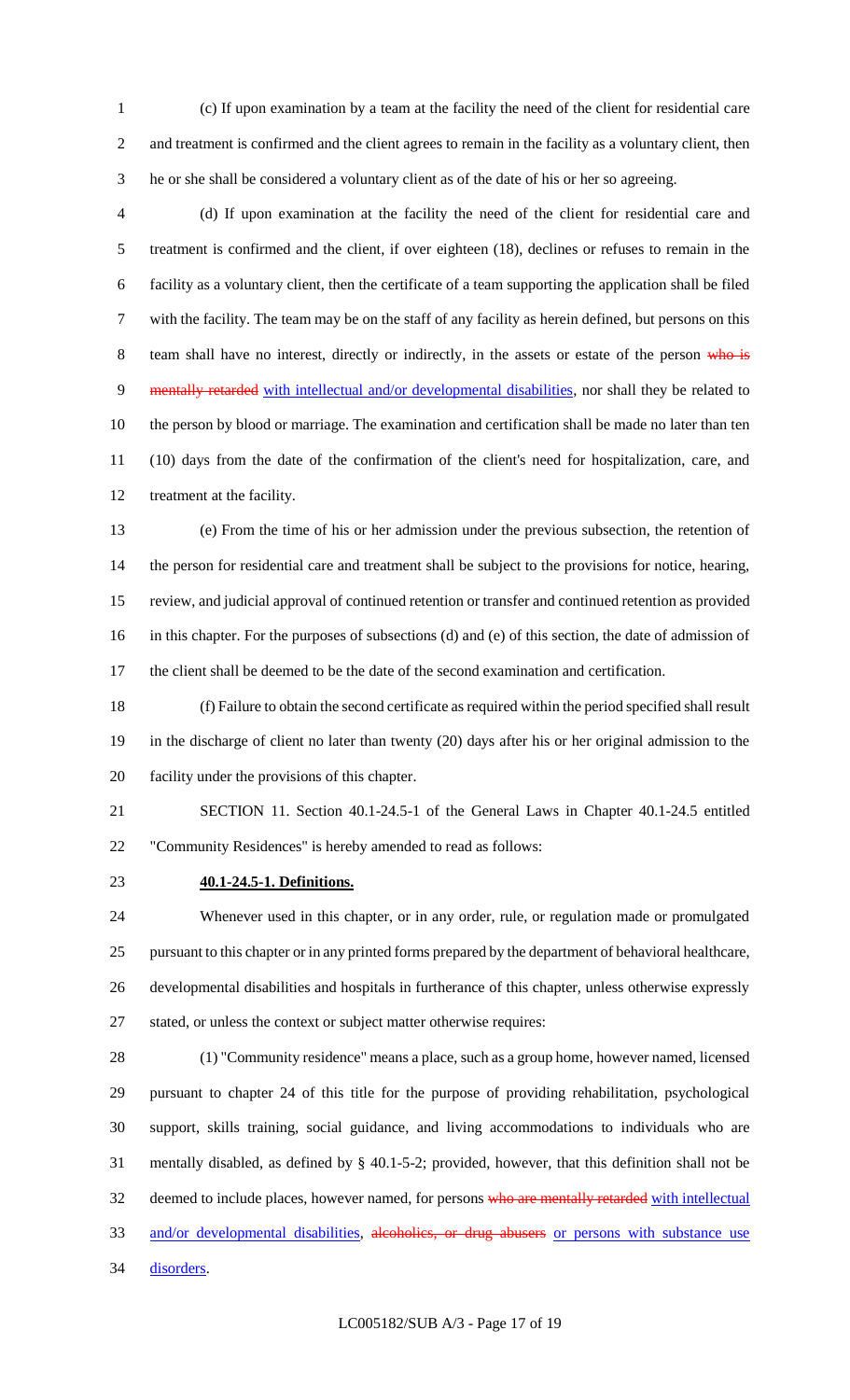(2) "Director" means the head or the chief administrative officer of the community residence, or his or her designee.

 (3) "Grievance procedure" means the formalized process mandated by § 40.1-24.5-8 to enable residents to register alleged violations of the resident's rights assured by §§ 40.1-24.5-5 and 40.1-24.5-6.

 (4) "Individualized service plan" means the document that sets forth specific services, such as vocational, social, medical, psychiatric, and rehabilitative, that are structured to accomplish and express short- and long-term goals and objectives responsive to the individual needs of the resident. (5) "Mental health advocate" means and refers to the individual appointed by the governor

 with the advice and consent of the senate in accordance with § 40.1-5-14 and to his or her duly appointed assistants.

(6) "Person" means any individual, partnership, corporation, company, or association and

the legal successors in interest thereof.

(7) "Resident" means an individual of lawful age admitted to a community residence.

SECTION 12. This act shall take effect upon passage.

======== LC005182/SUB A/3 ========